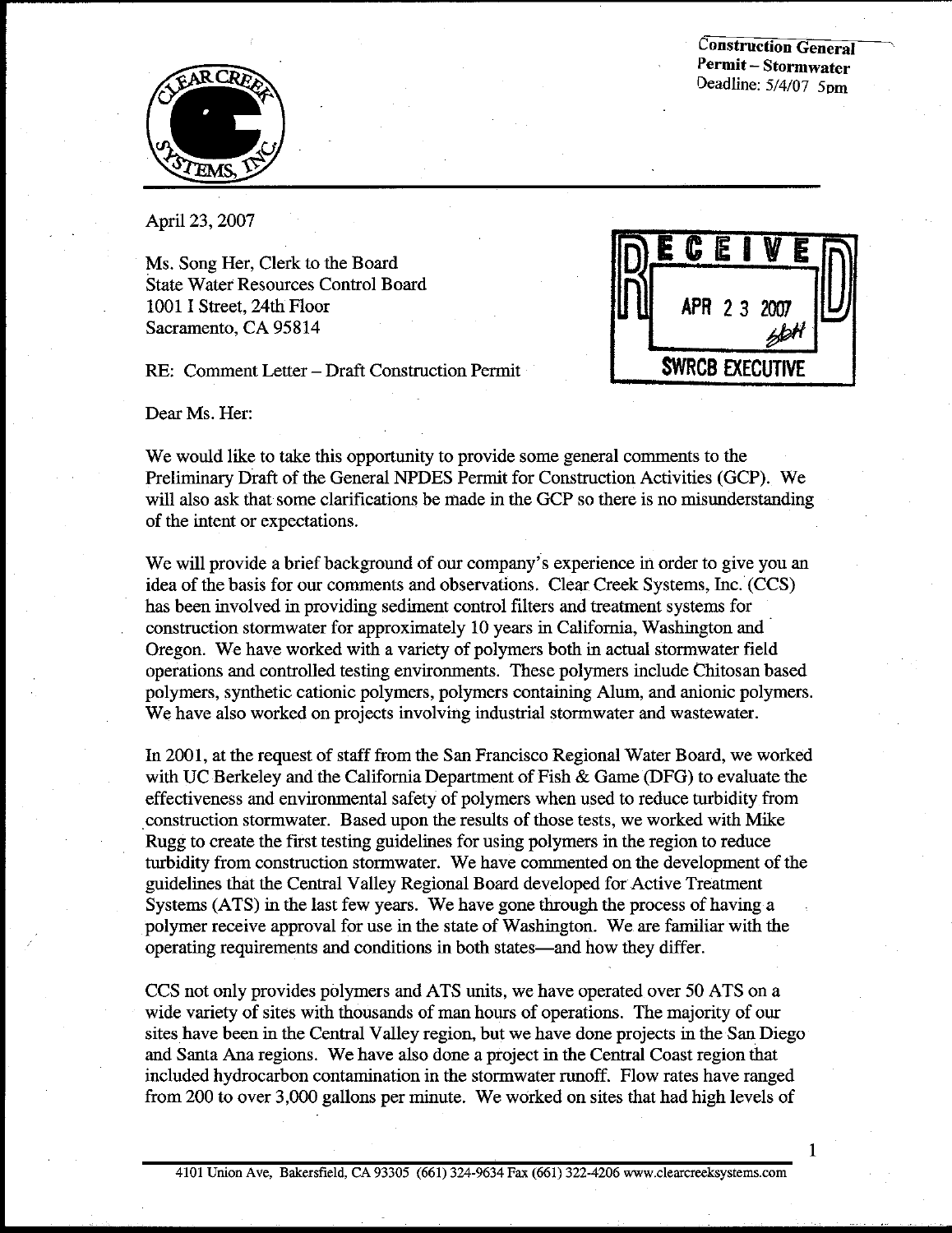

erosion and sediment controls and sites that had very low levels of erosion and sediment controls. Runoff from sites prior to the ATS has ranged from 80 NTU to over 6,000 NTU. After the ATS, the water has consistently averaged less than 10 NTU. We have seen receiving waters from 3 NTU to around 200 NTU. Our operations have been in both highly regulated environments and loosely regulated environments. We do not supply a specific polymer or treatment system. Materials and equipment used have changed with technology advances and regulatory requirements. Our operating experience provides the main basis for the following observations and comments. Our comments are based upon the assumption that continuous flow (also called "flow through") systems are being used. Batch treatment is a relatively outdated and inefficient method of operations. Also, any security measures in place for continuous flow systems are almost always effective for batch treatment as well.

The GCP discusses ATS related activities in many areas of the document. We have done our best to indicate the location in the document that is being discussed.

#### **Physical Filter:**

p. 20, c: It states, "The discharger shall direct all ATS discharges through a physical filter such as a vegetated swale..."

To date in ATS operations, the term "physical filter" has always meant a filter like a cartridge or sand filter. A sand filter is frequently needed to ensure the discharge meets WQO. This will especially be the case if the NEL stays at 10 NTU. A 0.5 micron nominal rated filter is frequently used in addition to a sand filter for additional security and water quality. When a cartridge filter has followed a sand media filter, it is commonly referred to as a "polishing filter". There can be flexibility, and both are not always used together.

A vegetated swale has not typically been considered a physical filter. One reason is that you can not guarantee that all the water will come in to contact with the matter or to what degree. As such, there is not near as high a level of security. Infiltration across vegetation is sometimes used in Washington in place of physical filters, but it is only allowed in cases where the water does not discharge into surface water.

We think a physical filter such as sand media and/or cartridge filter should be required for all ATS units in which the discharge will go to a surface water. This is for operational security in relation to protection if there is an error in the polymer dosage or there is sediment sucked into the system. Vegetated swales should only be allowed in place of media or cartridge filters if the water does not discharge into surface water.

#### **Testing for Residual Polymer and Toxicity:**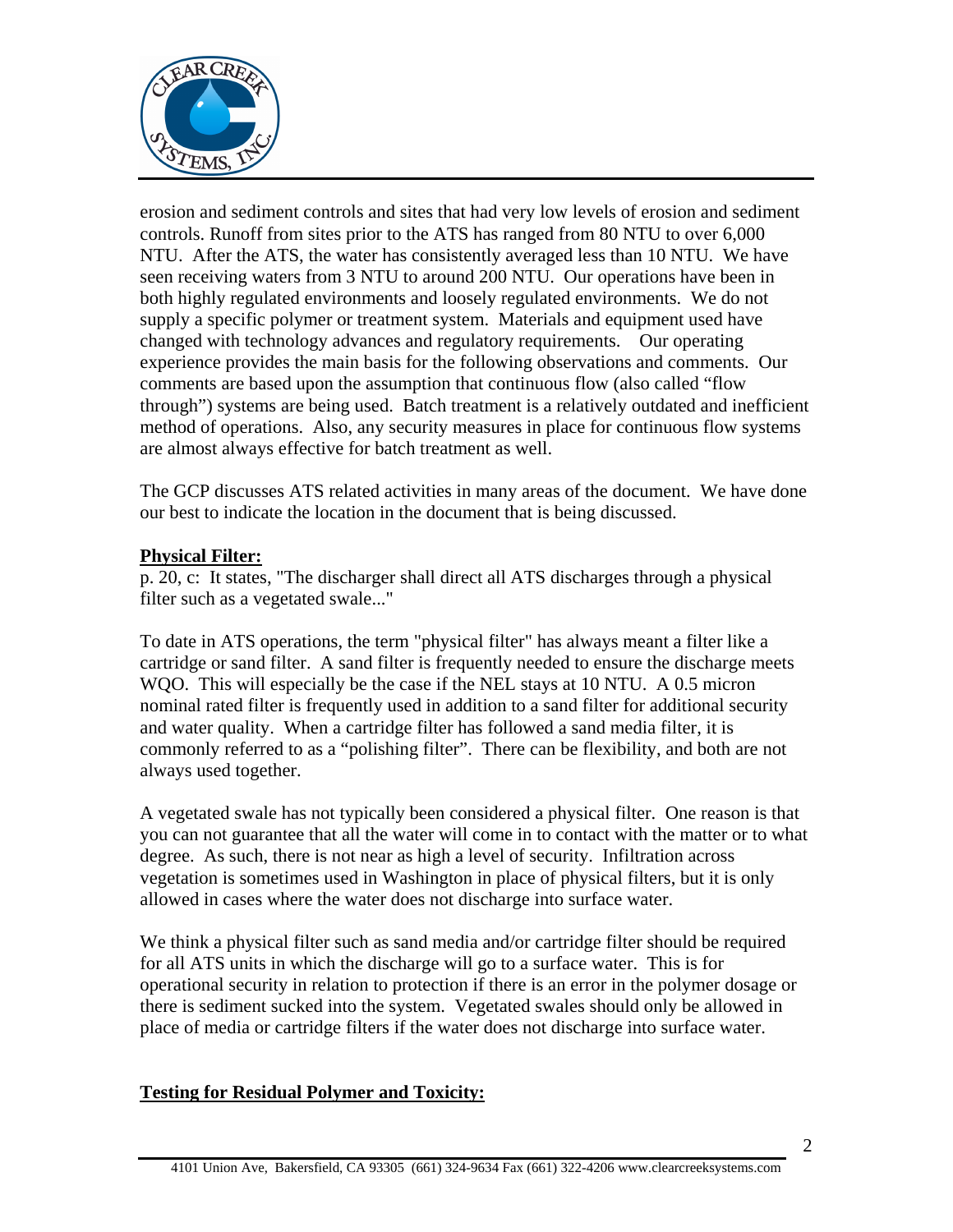

### p. 11, IV. 4 and p. 63. c.:

The NEL's for Acute and Chronic toxicity are not like anything we have seen in California or Washington for ATS. There are references to batch treatment cycles but not continuous flow systems. There is no mention of field tests or how that would alter the testing program and requirements.

During the public hearings, staff discussed how they wanted to make this a risk based permit structure with more stringent requirements for higher risk sites. We think that the same concept of more stringent requirements for higher risk ATS operations would be a very good way to ensure environmental safety while providing incentives for the adoption of even safer polymers and ATS operations. For example, less stringent testing and monitoring requirements can be required for sites that use a polymer that can be used at levels below the toxic threshold. Conversely, if someone wanted to use a polymer for which there is not a verified field test, the site might have to have laboratory effluent toxicity done every day. A polymer that is used at levels higher than the toxic threshold but has an effective field test with a detection limit below the toxic threshold might have a less frequent requirement for laboratory toxicity testing. This is analogous to the low, medium, and high risk classification for sites in general. It would create a financial incentive to develop and move towards the safest types of operation.

The GCP does not appear to include or encourage the use of field tests in addition to outside laboratory analysis. Field tests for some polymers have been developed—and more undoubtedly will if they are encouraged to do so in the permit language. Field tests are an incredibly valuable tool for effective monitoring and environmental safety. Real time data not only provide better protection for the environment, they allow better operations. For field test to be effective they should have detection limits at a reasonable level below the toxicity threshold for the most sensitive species. In Washington, a detection limit 1/3 of the toxicity threshold has been used. Currently, Chitosan and another biopolymer called Clariver have field tests that work. I believe the same field test would work for a few other biopolymers based upon the organic makeup of the material, but we are not aware if anyone has done the testing.

While none of the current field tests is an EPA approved methods, some have been verified by state certified laboratories and independently verified by a number of companies. We think verification of the effectiveness of the test and parameters by a state certified laboratory is a good standard for the development of acceptable field test. It is our understanding that a field test method does not have to be an approved EPA test method for the board to allow it to be used. The State of Washington allows the use of field tests that are not EPA methods for pH and turbidity in its General Construction Permit. It also looks like the State of California will allow field test for pH and turbidity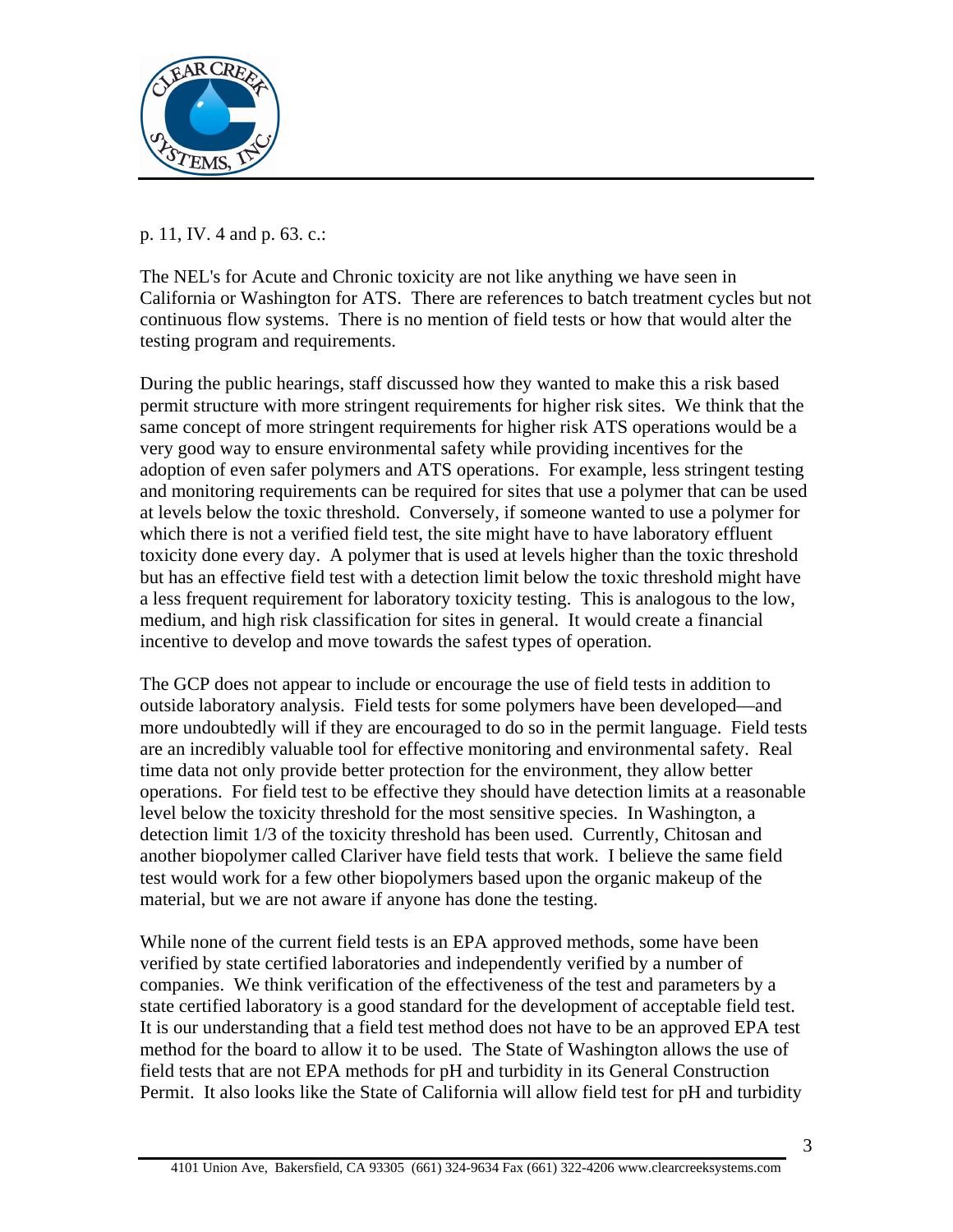

that are not EPA methods. The current field test that works for Chitosan and some other polymers can be done in a few minutes and cost less than two dollars in supplies. It has been conducted thousands of times by numerous companies. It has been tested under a variety of conditions and is exceptionally reliable.

The toxic thresholds for both acute and chronic toxicity thresholds (NOEC or EC25) for a polymer should be determined before the polymer is used in the field.

In California, third party analysis has been done at periodic intervals by using a survival fish test on treated effluent water samples at a state certified laboratory. It was typically once a month or quarter. In the case of ATS operations it appears that the T test criteria in the GCP is another way of saying "No Chronic Effect" for the discharge--not just any residual polymer. From my conversations with laboratories, this treatment plan is basically derived from a wastewater treatment plant discharge permit setup in which the contaminants (or potential contaminants) are not known and can not be tested for. I have talked to managers at two of the testing labs we use for survival and chronic testing. The way it is currently written does not seem to make sense to them in light of the fact that a field test can be done to confirm that there is not polymer in the effluent above either the acute or chronic threshold levels. They can see the logic for using T test criteria for synthetic polymers or other materials where there is not a test that can detect the polymer below the toxic threshold. This setup would not only test for the presence of any toxicity resulting from the polymer, it would show any chronic toxicity from anything coming off the site.

We think that some type of frequent fish survival testing is a good alternative test in cases where there is not a test (field or laboratory) with a detection limit below the toxicity threshold for the polymer being used. (It might be a good idea to even require the results prior to discharge.) By having to resort to the costly and time consuming fish survival testing if there is not a polymer specific test, it will provide a strong incentive to develop effective polymer specific tests while not putting a limit on what polymer a project can use. It also provides the highest level of safety in cases where the polymer being used could be problematic.

I am sure there could be some economies of scale, but, currently, the T test would cost about \$1,700 per test. The test takes seven days and the results take another seven days. A fish survival test is about half as much, but still takes as much time. Is there a reason why a 100% survival rate for a fish survival test is not an acceptable test when third party testing is required? When we developed the original operating guidelines for ATS systems with DFG in 2001, a 96 hour survival test on the effluent was acceptable to DFG. (We have attached the guidelines which were developed at that time for your reference. Please keep in mind that the guidelines were developed for a synthetic polymer and Chitosan. Chitosan was very new and there was limited experience with the synthetic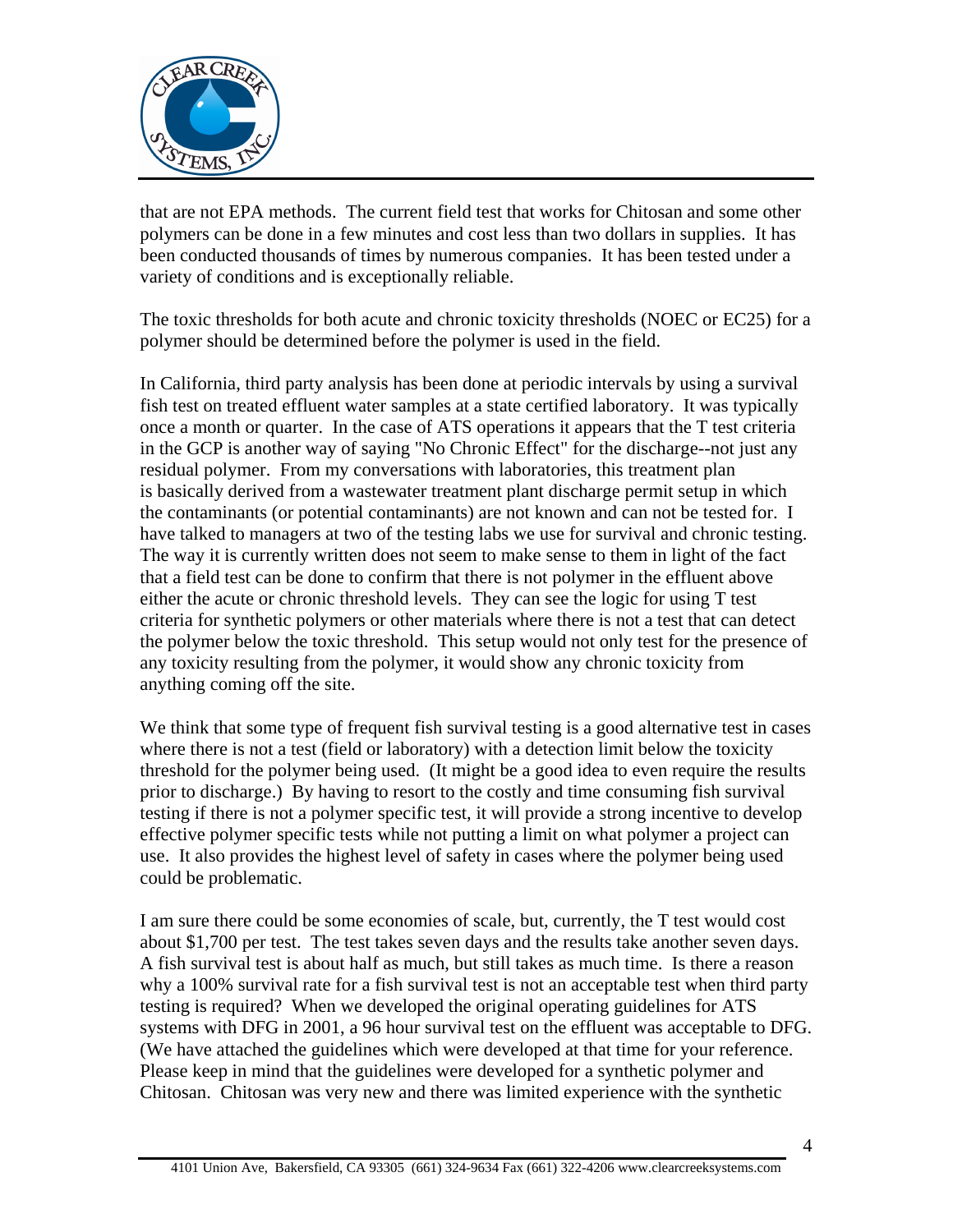

polymer. That is why there is the onsite fish test section. This onsite fish test was also done in Washington in the early stages until there was an acceptable confidence level in the safety of Chitosan and the residual test for Chitosan was developed and verified. We do not see that as being relevant any longer for sites using Chitosan products since those two issues have been overcome.)

Washington does not currently require periodic laboratory testing of effluent from sites using Chitosan ATS systems due to the residual test, knowledge base, and monitoring controls such as effluent turbidity and pH monitors with auto shutoff/diversion for discharges exceeding the acceptable range. We think that periodic laboratory testing may be a good security measure in California due the fact that the program is somewhat different in California. One to four times a season would be reasonable in our opinion. (Again, this is based upon the assumption that the polymer being used has a field test that has a detection limit below the toxic threshold for the polymer so there is a daily safety check. If there is not a test for the polymer below the toxicity threshold, then much more frequent T test type testing is a safe route when that polymer is used.)

## **ATS NEL:**

p. 20, e: ATS NEL violation and notification. Is there any confirmation of the violation allowed? What if the turbidity sensor was in error? Is that still considered a violation?

p 11, 4, c and d: 10 NTU NEL and pH NEL's: Are those instantaneous limits or averages of some type?

In the State of Washington Designation Document it states 10 NTU as, "an expected value".

ATS systems have shown the ability to consistently and effectively bring a wide array of runoff water quality to within less than 10 NTU—and Basin Plan Water Quality Objectives. This makes it an extremely effective and reliable BMP. We see this as a major breakthrough since BMP's can finally be counted on to bring runoff water quality in line with Water Quality Objectives. Previously, most BMP's could not be expected to bring runoff water quality to within the levels of Water Quality Objectives (with the exception of not disturbing the land) under a wide variety of site conditions. We have attached some data from a presentation at StromCon 2005 showing the effectiveness of ATS systems over a range of water quality. The effluent maximums are higher than would be allowed under the permit. That is because there was not a prohibition of having those one time high number given that the effluent was well within basin plan Water Quality Objectives. Under the new permit, effluent monitoring turbidity meters would detect the surge and either recirculate or shutoff the water flow so that would not be a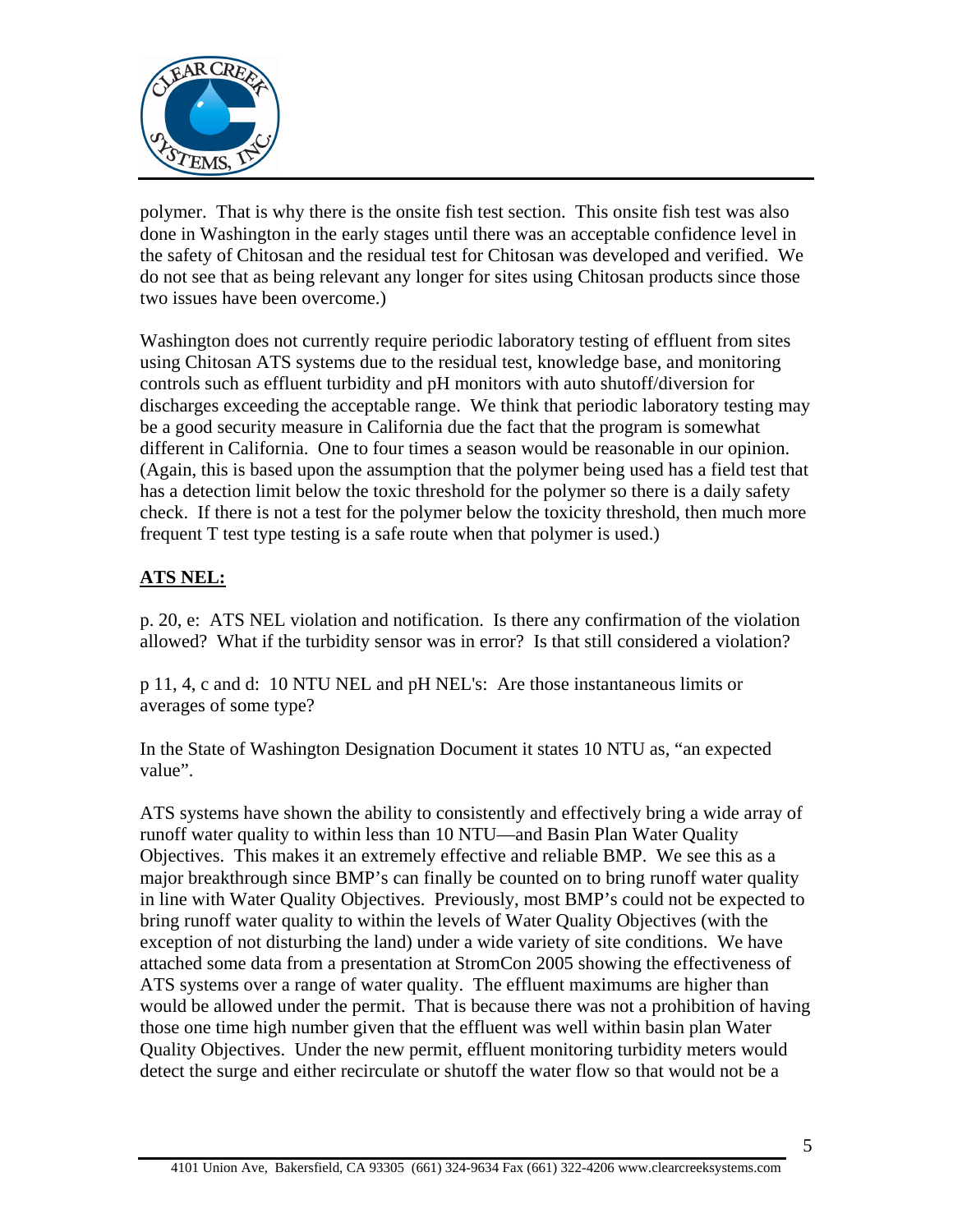

problem. That is what is done in Washington which has effluent guidelines in the range of 10 NTU. The important value is the average effluent NTU.

Although, an instantaneous limit of 10 NTU is achievable, we think a daily average of 10 NTU would be reasonable. If you want an instantaneous max of something like 25 NTU could be added if there was concern about upper limits.

# **pH:**

p. 11, 4. c and p 12, VI. 6 and p12, VI. 7

pH is referenced in both of these sections. On p. 11, it talks about NEL's for ATS discharges and list the range of 6.5 to 8.5. On page 12, it talks about receiving water limitations. Item number 6 states that discharges from high and medium risk sites shall not be more than 0.2 standard pH units higher or lower than receiving water. Item number 7 states the same thing for ATS units.

While a 0.2 range can certainly be within 6.5 to 8.5, it seems odd to have a more stringent limit/range than the NEL (and it applies it to non ATS sites, too.) I have looked at the basin plans for the SD, LA, SF, CV and SA regional boards. The only two that mention a 0.2 range for the receiving water are LA and SD. For both of those regions the 0.2 range only applies to marine waters or estuaries. For inland surface waters, it is 0.5 standard units. For SF and CV it is within a range of 6.5 to 8.5. They both have a 0.5 range around ambient (for the CV, it only applies to certain beneficial use classes). The CV says averaging can be used as long as it does not have a negative effect. The SA only states that it shall not be below 6.5 or above 8.5.

A range limit of 0.2 can force the use of some strong acids or caustic solutions due to the required sensitivity of the pH adjustment. A range of 0.5 will allow the use of much more environmentally friendly materials such as CO2. CO2 is currently the common material used in Washington and California for pH adjustment of construction stormwater. A range limit of 0.2 may be too tight to dial in using CO2 because it is not a strong acid. However, CO2 has some big benefits over other chemicals to reduce the pH. One is that in practical conditions it will not reduce the pH to below 6.5. So there is not an overdosing concern that can lead to bigger pH problems if something malfunctions. It is also not a hazardous material.

In our experience on sites, it is not uncommon to see pH more than 0.2 standard units beyond the background for periods of time before ATS units. Both the background and the receiving water may bounce around more than 0.2 on some occasions but still be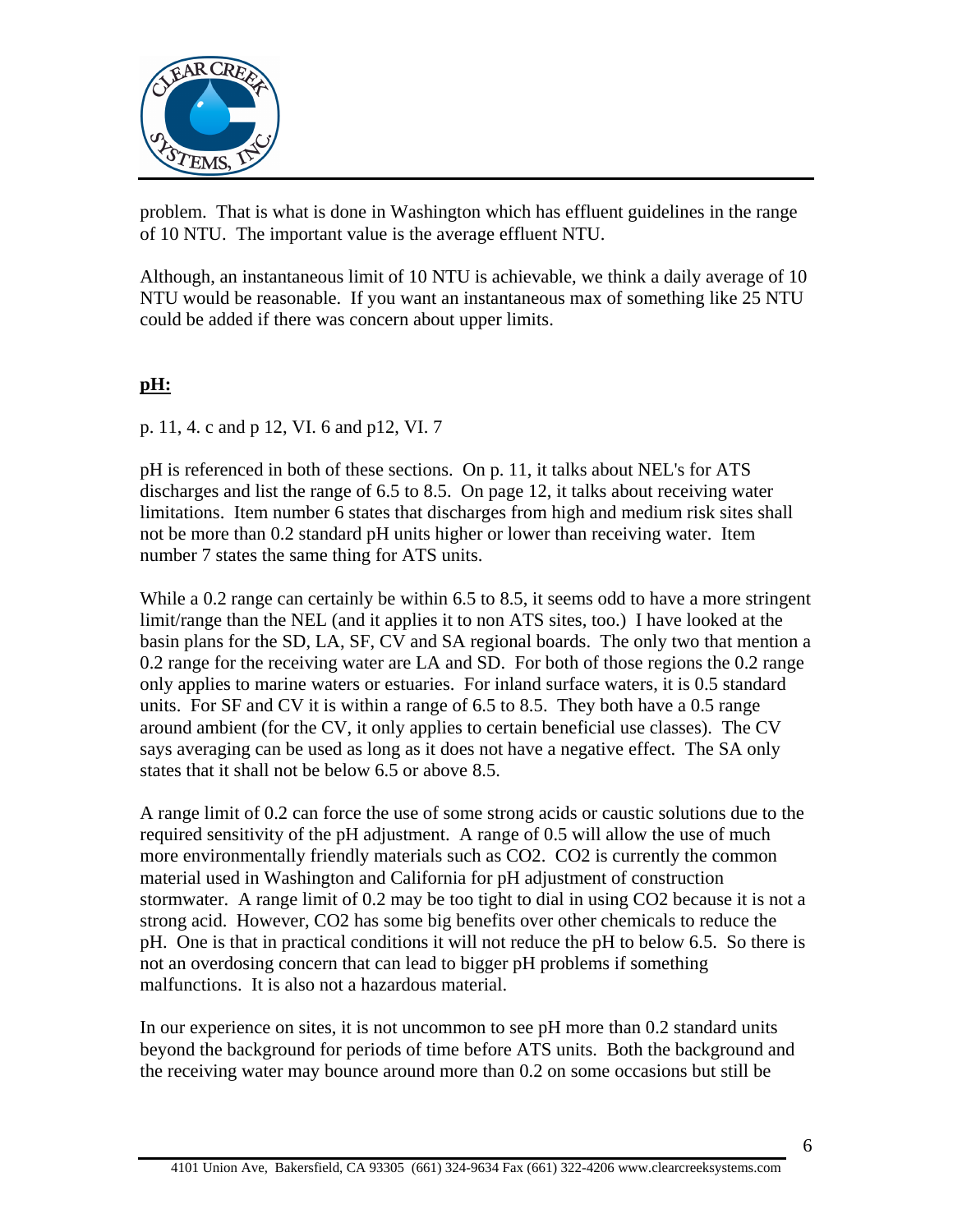

within the 6.5 to 8.5 range. Again, this is before the ATS systems, and this has nothing to do with ATS systems.

We have heard some people make comments about situations where the receiving water pH is out of the 6.5 to 8.5 range. The site would then be in a bind. It could not be within the NEL and Receiving water limitations. (This is also the case for non ATS systems.) That would still be the problem based upon current basin plans. We have not come across this situation in our work. Maybe special wording can be added saying which standard is to be followed in the case of a conflict.

Currently, ATS operations are held to the 6.5 to 8.5 range in California and Washington. We think a good solution would be to use a 0.5 variation (within 6.5 and 8.5), which complies with basin plans.

### **Basin Sizing:**

p. 20 c. The permit specifies capturing and treating a 10 year 24 storm event within 48 hours. When we have talked with engineers and project managers about basin size and system size, we have typically included both of them in the calculation of handling the design storm event. This has been the case in both California and Washington. I have checked with a regional board staff member. They read the permit as allowing that calculation. However, a BIA attorney told me he did not read it that way. It might be a good idea to confirm that both factors can be included in the calculation.

Also, taking 1.5 times the 10 year 24 hour storm event in San Diego County is roughly equivalent to the 100 year 24 hour storm. Is that the goal? Can something closer to the 10 year 24 hour storm be used? Maybe the 25 year 24 hour if 10 years is too low.

There has been little to no guidance on the design storm from regulators in the past. A commonly used design is the 10 year 6 hour storm with 72 hour draw down. This has proved to be small on occasion—especially in relation to multiple back to back storms. This has led to both uncertainty and abuses. If the choice is only between the 100 year storm design range and no design included, then we think it is better to have a design storm at the 100 year level than no design storm included. Without a storm design, sites will be tempted to cut the capacity short. This will lead to operational problems and bypasses of untreated water. While the contractor will be liable, it is still bad from an environmental perspective. A design storm also levels the playing field and takes a lot of the risk out of operations.

#### **30 Day Report Submission For ATS Operations:**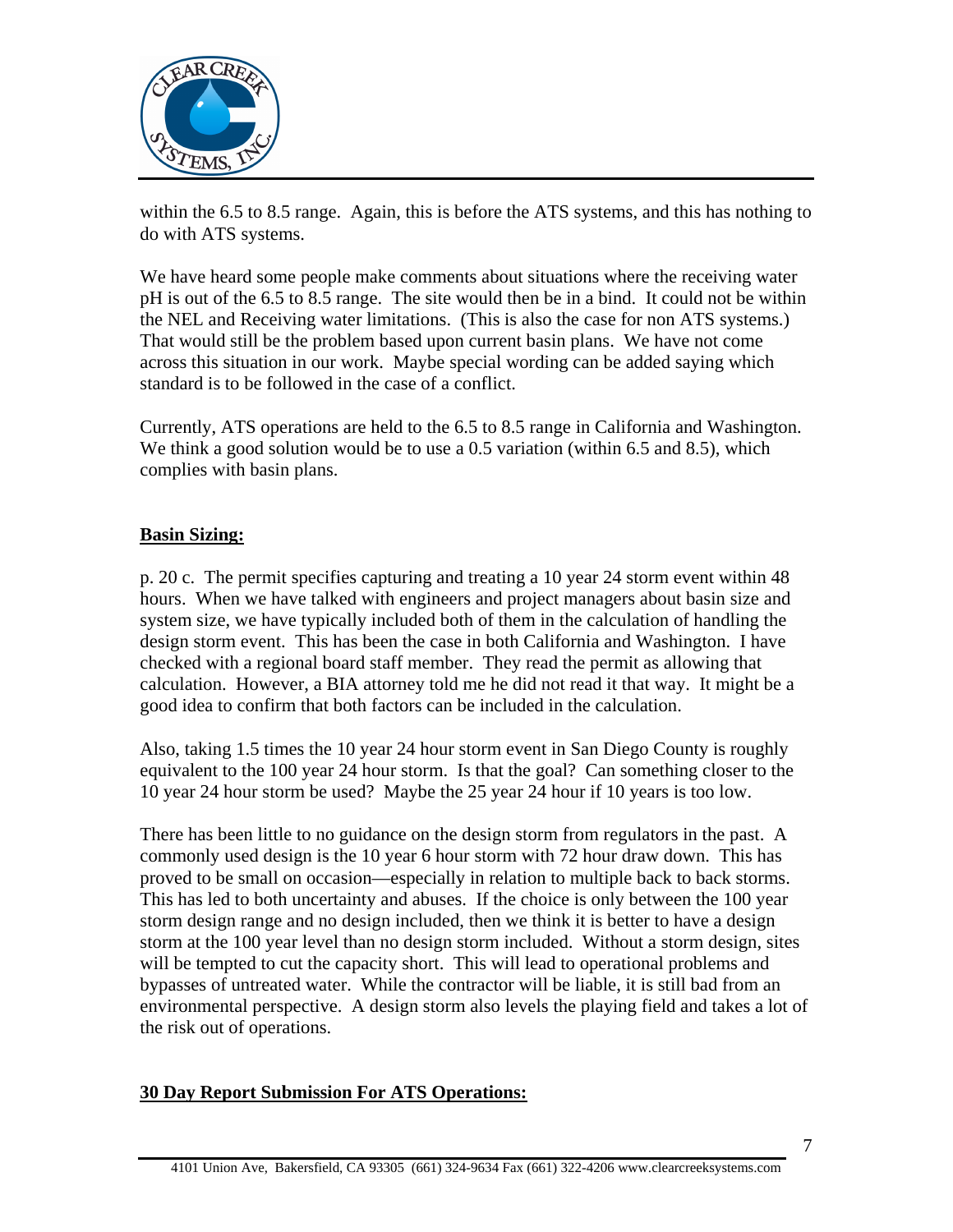

p. 19, IX. G. 2: states, "Thirty days before deploying an ATS, the discharger shall submit a supplemental report to the appropriate Regional Water Board for approval prior to discharge..."

What if someone has tried source control or is under the 10% threshold, but can not meet the action levels so they need to move to ATS? The time for approval could be a problem. Washington has a formal application type process to use an ATS system on a site. It has been plagued with delays and there only have been a limited number of sites there.

Does the Regional Board have only 30 days to approve the report? What happens if the Regional Board does not respond within 30 days? What happens if the Regional Board does not approve the report? Does the Regional Board have discretion in its reasoning for not approving the report? We think that the Regional Boards should have discretion to not approve reports that they feel are proposing to use inadequate ATS designs or operations.

#### **Receiving water:**

p. 64, F. 6: How is the location for the receiving water sampling to be determined? How will this apply to discharges into MS4's since a background sample is supposed to be from an unimpacted source?

We have had to locate the receiving water on about 75% of the sites we have operated. The source of the receiving water has not been obvious on numerous occasions. The client has been able to work it out with the Regional Board with some basic discussions. On occasion, the receiving water sampling point has been a long way from the site (miles), but it was not a problem.

We think that it is important to have a formal method of determining the receiving water in advance as it could be very cumbersome to have those discussions for a large number of sites. It is likely that given a larger number of sites, there would be some disputes as to an acceptable location if there are not firm guidelines. It would be best to prevent disputes in advance.

#### **Training:**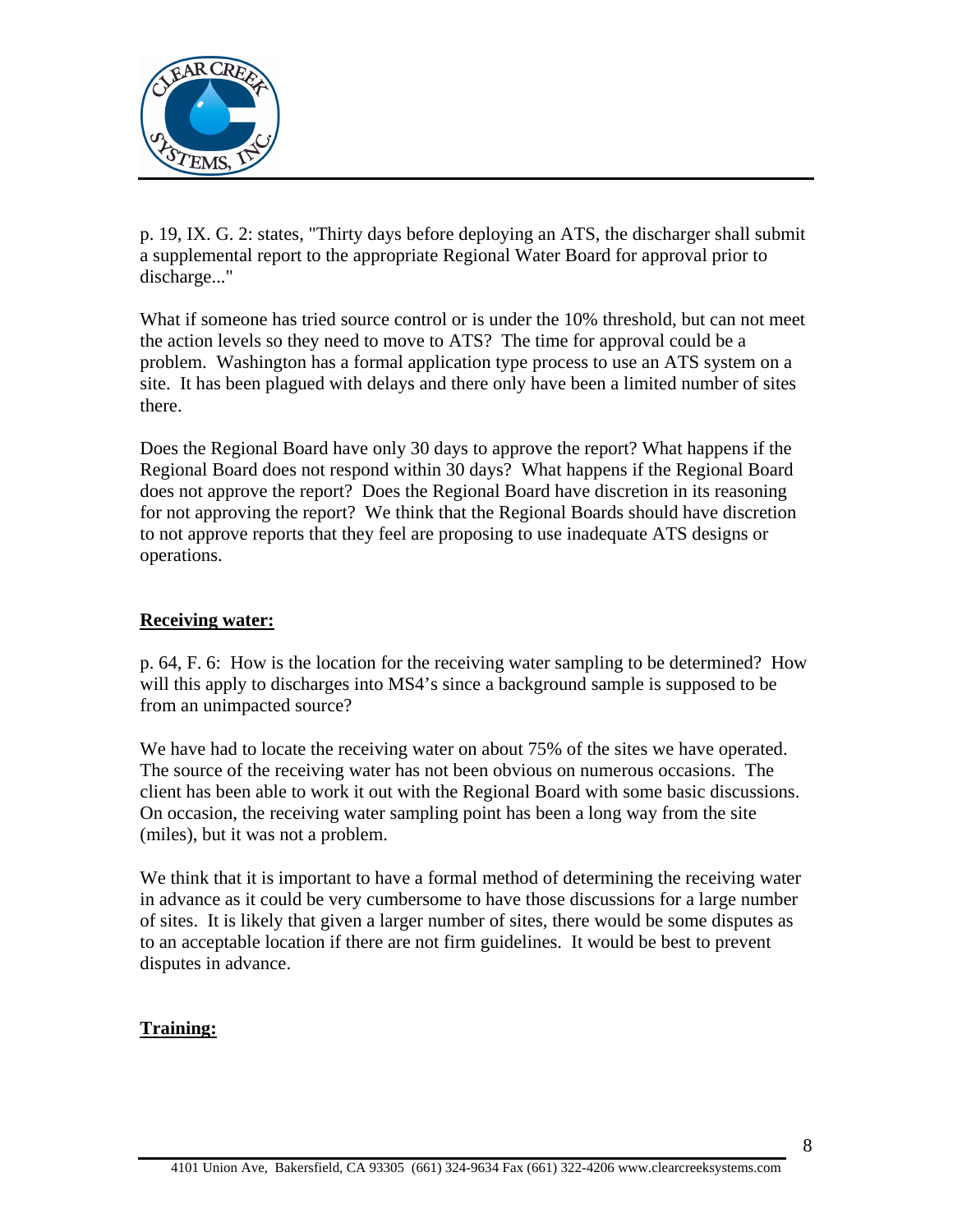

p. 20, 4 a: Who determines what is appropriate training and who is authorized to train for ATS operations? It might be more cost effective and efficient to have the ATS operator do the other sampling that is required of a site such as receiving water.

### **ATS Industry capacity:**

We have heard numerous people talk about the ability of the ATS industry to meet the demand. The trained personnel and equipment availability point is an interesting Chicken/Egg debate. The demand can be met on a reasonable timeline, but there needs to be a demand. One key question is what is the true number of sites that will need an ATS system 90 days after the permit is adopted? 180 days? 1 year? 2 years? Even if one assumes most sites are above the threshold, some sites will choose source control. The industry can not ramp up until there is actual need. We have checked with key suppliers, the capacity is there, and people can be trained on a reasonable timeline. To us, this means months not years. Any phase in periods will actually become the new deadline. If there is 12 months to put in an ATS system, the builders who need the system will just wait 12 months. We have seen this with regard to regulations in construction, Urban Runoff, and industrial treatment. The ATS suppliers can not afford to ramp up until they know the need is going to be there, but there is the capacity to meet the demand as needed.

### **Operational Controls and Security:**

p. 20, 4 b: It states, "In the event of a system malfunction, the ATS shall either have an automatic shut-off mechanism or a telemetry system that will immediately notify the operator of the system malfunction."

Telemetry alone is probably not a good option because the system can continue to discharge until someone takes action. We strongly encourage that the permit requires controls that will shutoff the system or have automatic valves that can put the system into recirculation when operating parameters fall out of the desired range. We think it should be clear that the controls will take action in conditions when the turbidity and pH exceed the discharge set point (10 NTU as currently written)—not just a malfunction. Such controls and prevention are required in Washington, and we think they will greatly enhance safety. We think the permit should authorize the regional boards to state whether someone has to be monitoring the system during operation or how often someone has to physically inspect the sites. We suggest the Regional Board have the authority to change the specifics of the monitoring requirement because over the next 5 years there will be improvements in the reliability of the controls that could dramatically reduce the frequency of realistically needing someone standing next to the unit from what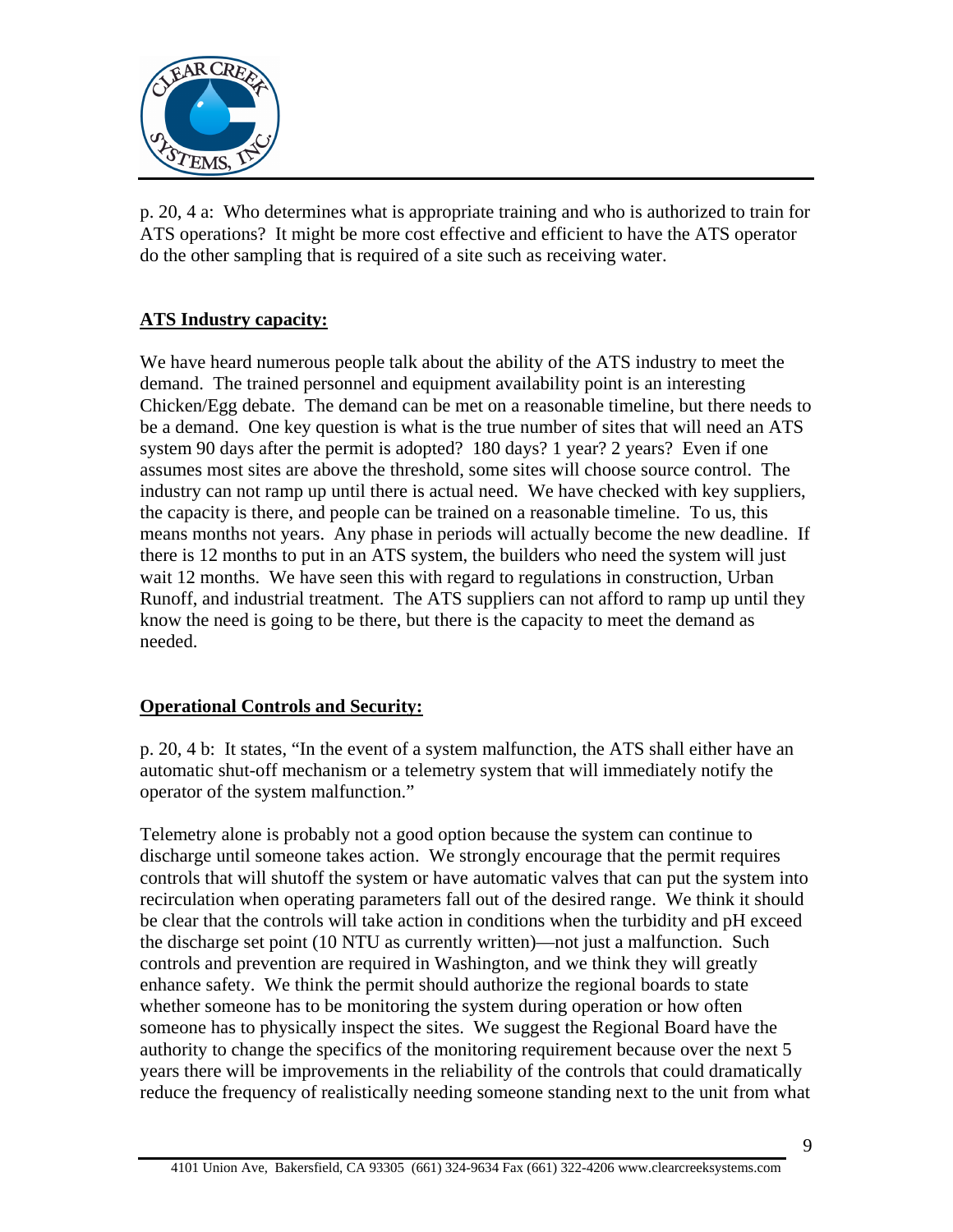

is currently prudent. Remote monitoring by both instruments and video are beginning to show promise but need a few more years to get really solid. Labor can be a big cost to the contractor so we think it is a good practice to allow this specification to change with technological capability.

We feel good and robust operational controls and security are critical to make the program a success on a large scale. We think that includes the types of control measures mentioned in this section, but, also, the types of guidelines and requirements for the type of equipment and polymers used. It is important to remember that it is not just the environmental safety of the polymer that is used, but the reliability and safety of the equipment that is used, too. An important example of this principle is the ability of a sand filter to remove free Chitosan. At least one other company in addition to CCS has conducted tests that show that when Chitosan was mixed into clean water and passed through a sand media the Chitosan was removed—even when there was not any sediment for coagulation. We have seen DADMAC pass through a sand filter. In our view, such additional basic security is a very beneficial component of overall system security because it is a physical barrier protection that is always in place and is not dependent upon electronic sensors.

Clear and enforceable guidelines for polymer and equipment use have been an area of major difference between Washington and California. We think this has been a large part of the reasons that there have been some issues on sites in California.

It is a balancing act to make sure there are solid protections in the permit while at the same time creating a structure flexible enough to allow—and actually encourage—new innovations in safety and reliability that will be possible over the next 5 to 7 before the next permit update.

We would like to thank you for the opportunity to be a part of this process. We think by seeking input at this stage is very helpful to achieving a better permit. If you have any questions about these comments please do not hesitate to contact me at (661) 979-2525.

Sincerely,

Joe Gannon Clear Creek Systems, Inc.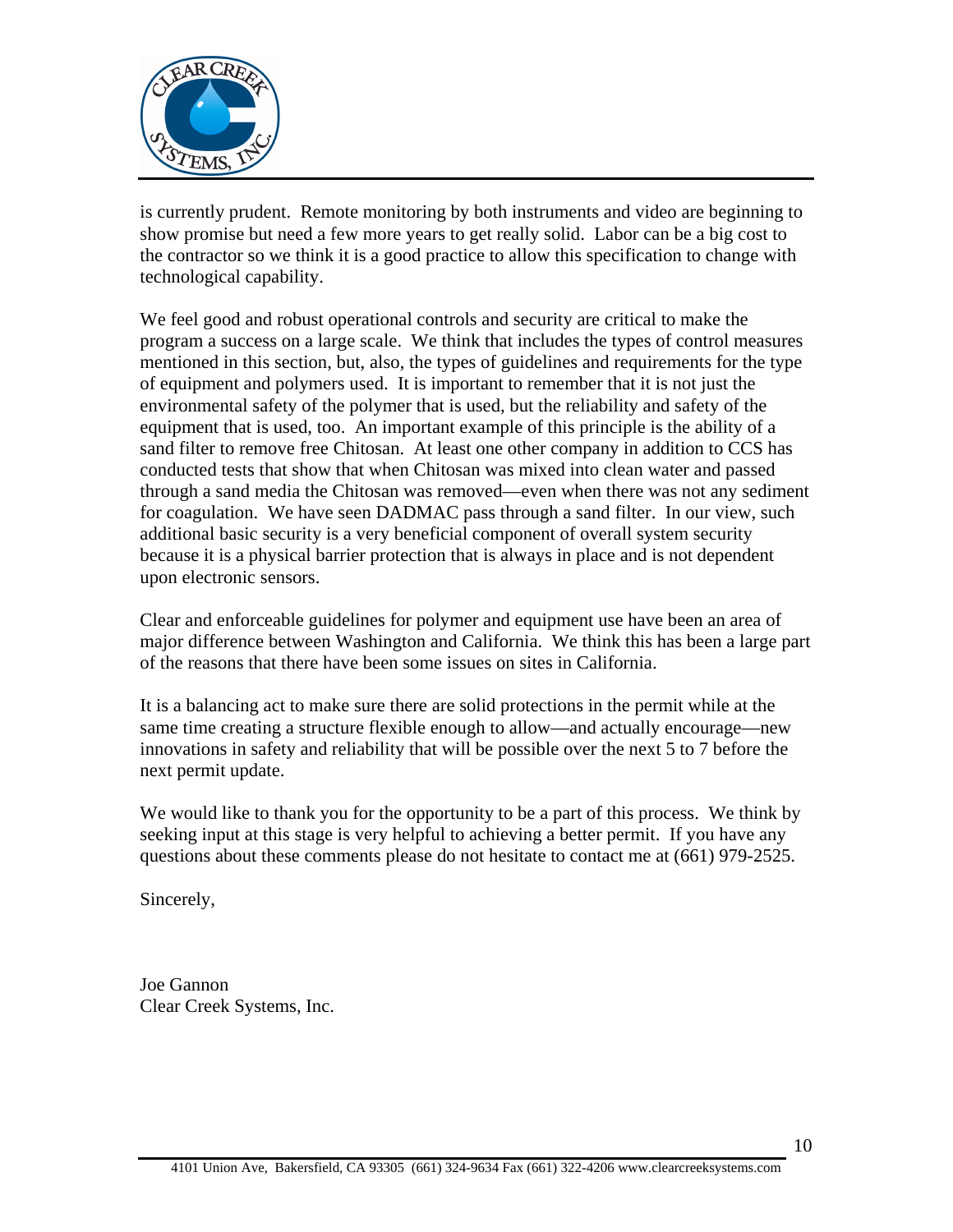#### TESTING PROCEDURES FOR USING CATIONIC POLYMER OR CHITOSAN

These procedures are for the use of Calgon Catfloc 2953 (Cationic polymer) and Chitosan in construction stormwater and dewatering operations. The testing procedures are the same for each material.

#### **PLEASE NOTE THAT THE OPERATIONAL PROCEDURES FOR EACH MATERIAL WILL BE SLIGHTLY DIFFERENT. IT IS IMPORTANT TO FOLLOW THE OPERATIONAL PROCEDURES FOR EACH MEDIA AND TO HAVE REGULATORY PERMISSION OF THE TREATMENT PROCESS PRIOR TO INITIATING TREATMENT.**

#### **THE USE OF EITHER OF THESE MATERIALS FOR WATER TREATMENT REQUIRES TRAINED PERSONNEL TO MONITOR OPERATIONS.**

Aquatic Toxicity Testing:

Species to be tested: During winter and fall: Rainbow Trout During summer and winter: Fathead Minnow

A total of 4 lab test shall be conducted during the duration of the project or weekly, whichever is less. Water samples shall be sent to a certified laboratory.

| Test type: | <b>Static Acute</b> |
|------------|---------------------|
| Duration:  | 96 Hours            |

The test is to be based up "Methods for Measuring the Acute Toxicity of Effluents to Freshwater and Marine Organisms, 3<sup>rd</sup> Edition (EPA/600/4-85/013)<sup>"</sup>

A representative sample shall be sent to the laboratory upon start up of the water treatment system.

If any of the samples have less than 100% survival of the species the test shall be repeated with a new sample within 24 hours of receiving the laboratory results.

Other Parameters To Be Evaluated During operations: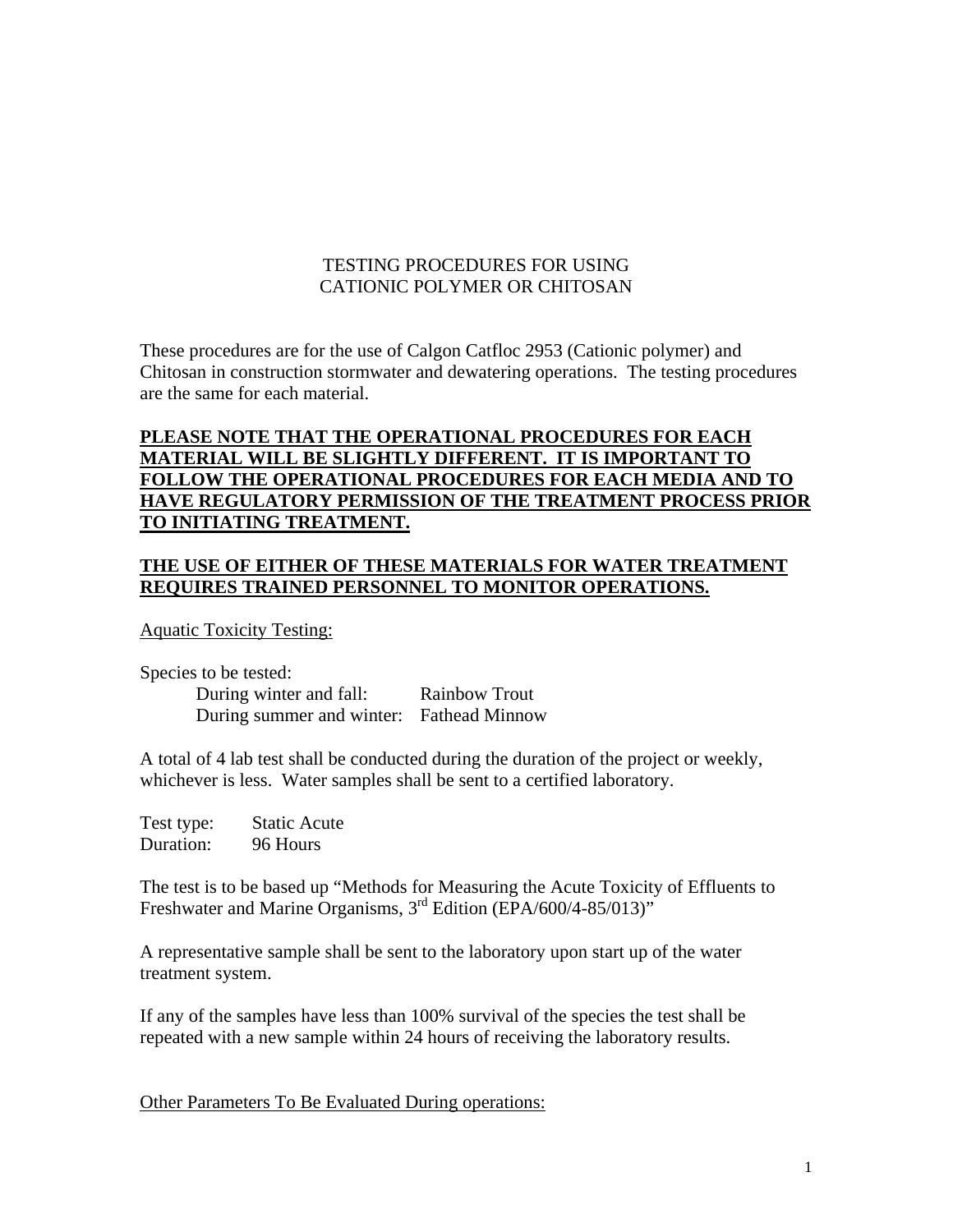Turbidity Dissolved Oxygen pH Conductivity

The above tests are to be taken daily during operations.

Discharge of water can be undertaken while awaiting toxicity testing from the laboratory if the following field test is maintained continuously during operation.

A slip stream of the treated effluent is continuously passed through a 10 gallon aquarium with rainbow trout. The test must maintain a minimum of 20 young trout at all times. The water can be cascaded into the field test or an aerator can be placed into the aquarium. (It is recommended that the trout be feed with "Trout Chow" once a day.) If a trout dies, it must be replaced with a live trout.

The operator shall keep a daily log during operations. Included in the log shall be the above test results and observations of the field toxicity test.